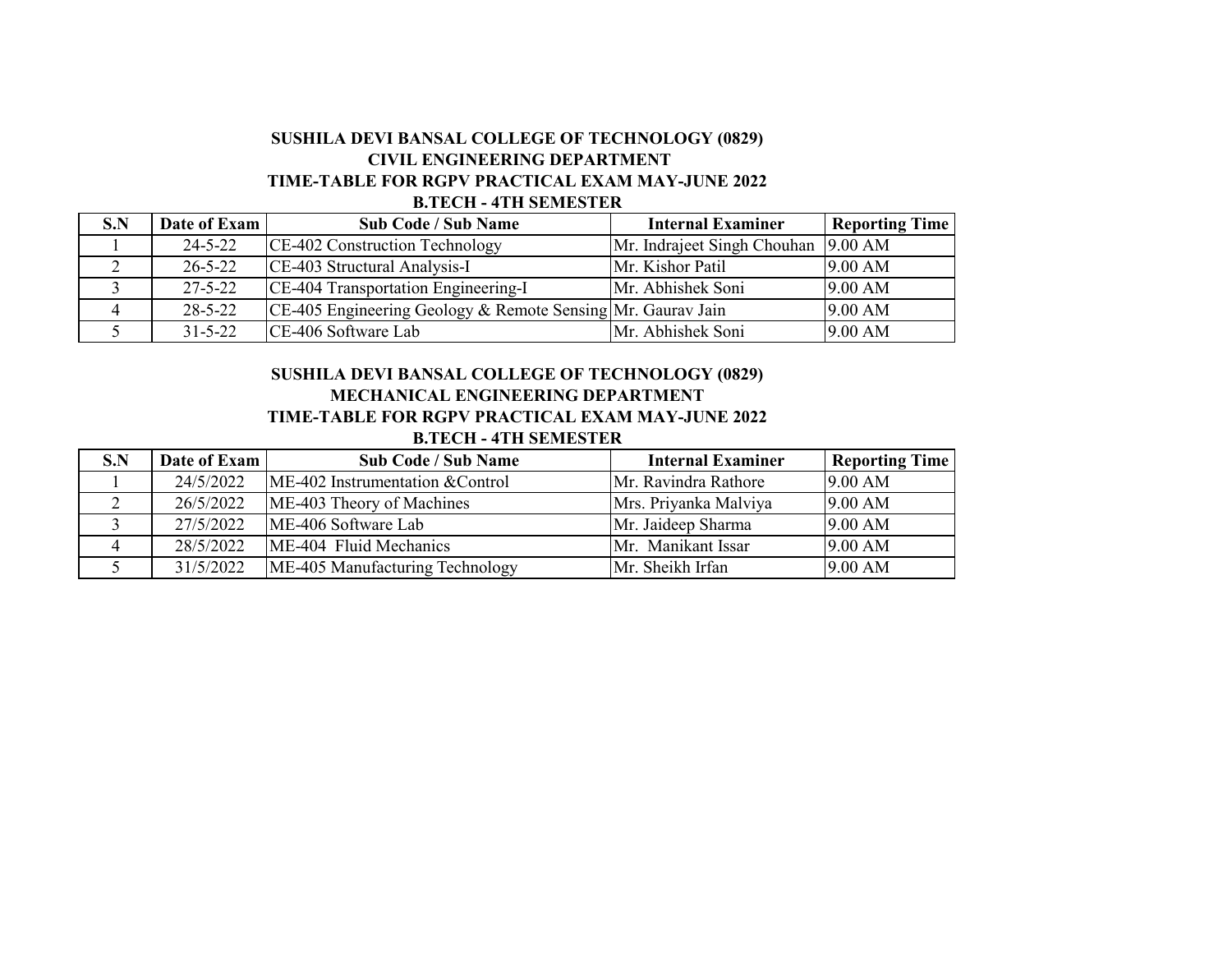## **COMPUTER SCIENCE & ENGINEERING DEPARTMENT SUSHILA DEVI BANSAL COLLEGE OF TECHNOLOGY (0829) TIME-TABLE FOR RGPV PRACTICAL EXAM MAY-JUNE 2022 B.TECH - 4TH SEMESTER**

| S.N           | Date of Exam  | <b>Sub Code / Sub Name</b>          | <b>Internal Examiner</b>  | <b>Reporting Time</b> |
|---------------|---------------|-------------------------------------|---------------------------|-----------------------|
|               | $24 - 5 - 22$ | CS-402 Analysis Design of Algorithm | Prof. Jagriti Singh       | 9.00 AM               |
|               | $26 - 5 - 22$ | CS-403 Software Engineering         | Prof. Pooja Hardiya       | 9.00 AM               |
| 3             | $27 - 5 - 22$ | CS-406 Programming Practices        | Prof. Jagriti Singh       | 9.00 AM               |
| 4             | $28 - 5 - 22$ | CS-404 Computer Org. & Architecture | Prof. Shraddha Kumar      | 9.00 AM               |
|               | $31 - 5 - 22$ | CS-405 Operating Systems            | Prof. Shailendra S Bhalla | 9.00 AM               |
|               | $CS-B$        |                                     |                           |                       |
| S.N           | Date of Exam  | <b>Sub Code / Sub Name</b>          | <b>Internal Examiner</b>  | <b>Reporting Time</b> |
|               | $24 - 5 - 22$ | CS-402 Analysis Design of Algorithm | Prof. Garima Jain         | 9.00 AM               |
| $\mathcal{D}$ | $26 - 5 - 22$ | CS-403 Software Engineering         | Prof. Ankit Raj           | 9.00 AM               |
| 3             | $27 - 5 - 22$ | CS-406 Programming Practices        | Prof. Garima Jain         | 9.00 AM               |
| 4             | $28 - 5 - 22$ | CS-404 Computer Org. & Architecture | Prof. Shailendra S Bhalla | 9.00 AM               |
|               | $31 - 5 - 22$ | CS-405 Operating Systems            | Prof. Ankit Raj           | 9.00 AM               |

### **B.TECH - 4TH SEMESTER TIME-TABLE FOR RGPV PRACTICAL EXAM MAY-JUNE 2022 INFORMATION TECHNOLOGY DEPARTMENT SUSHILA DEVI BANSAL COLLEGE OF TECHNOLOGY (0829)**

| S.N | Date of Exam | <b>Sub Code / Sub Name</b>              | <b>Internal Examiner</b> | <b>Reporting Time</b> |
|-----|--------------|-----------------------------------------|--------------------------|-----------------------|
|     | 24/5/2022    | IT-403 Analysis and Design of Algorithm | Prof. Pooja Hardiya      | 9.00 AM               |
|     | 26/5/2022    | IT-405 Data base Management System      | Prof. Manisha Kadam      | 9.00 AM               |
|     | 27/5/2022    | IT-406 Introduction to MATLAB           | Prof. Manisha Kadam      | 9.00 AM               |
|     | 28/5/2022    | IT-407 Open Source Software Lab         | Prof. Pooja Hardiya      | 9.00 AM               |
|     | 31/5/2022    | IT-404 Analog & Digital Communication   | Prof. Neelam Sharma      | 9.00 AM               |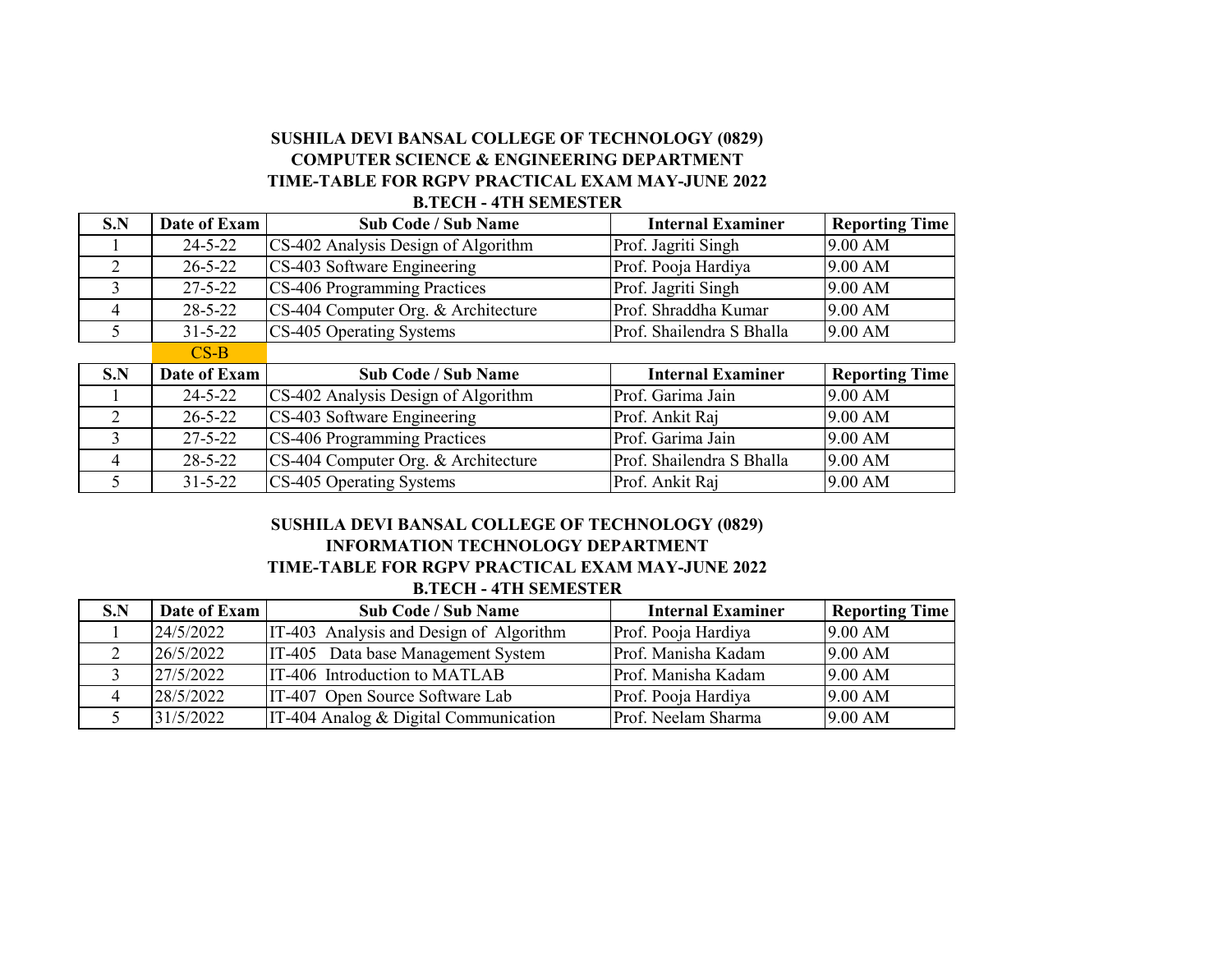## **ELECTRONICS & COMMUNICATION ENGINEERING DEPARTMENT SUSHILA DEVI BANSAL COLLEGE OF TECHNOLOGY (0829) TIME-TABLE FOR RGPV PRACTICAL EXAM MAY-JUNE 2022 B.TECH - 4TH SEMESTER**

| S.N | Date of Exam  | <b>Sub Code / Sub Name</b>  | <b>Internal Examiner</b> | <b>Reporting Time</b> |
|-----|---------------|-----------------------------|--------------------------|-----------------------|
|     | $24 - 5 - 22$ | EC-406 Simulation Lab       | Mrs. Neelam Sharma       | 9.00 AM               |
|     | $26 - 5 - 22$ | EC-402 Signals $&$ Systems  | Mr Deepak Sharma         | 9.00 AM               |
|     | $27 - 5 - 22$ | EC-403 Analog Communication | Mrs. Neelam Sharma       | 9.00 AM               |
|     | $28 - 5 - 22$ | EC-404 Control System       | Mr Harshanand Golgahte   | 9.00 AM               |
|     | $31 - 5 - 22$ | EC-405 Analog Circuits      | Mr Harshanand Golgahte   | 9.00 AM               |



Dr Ankur Geete Exam Superintendent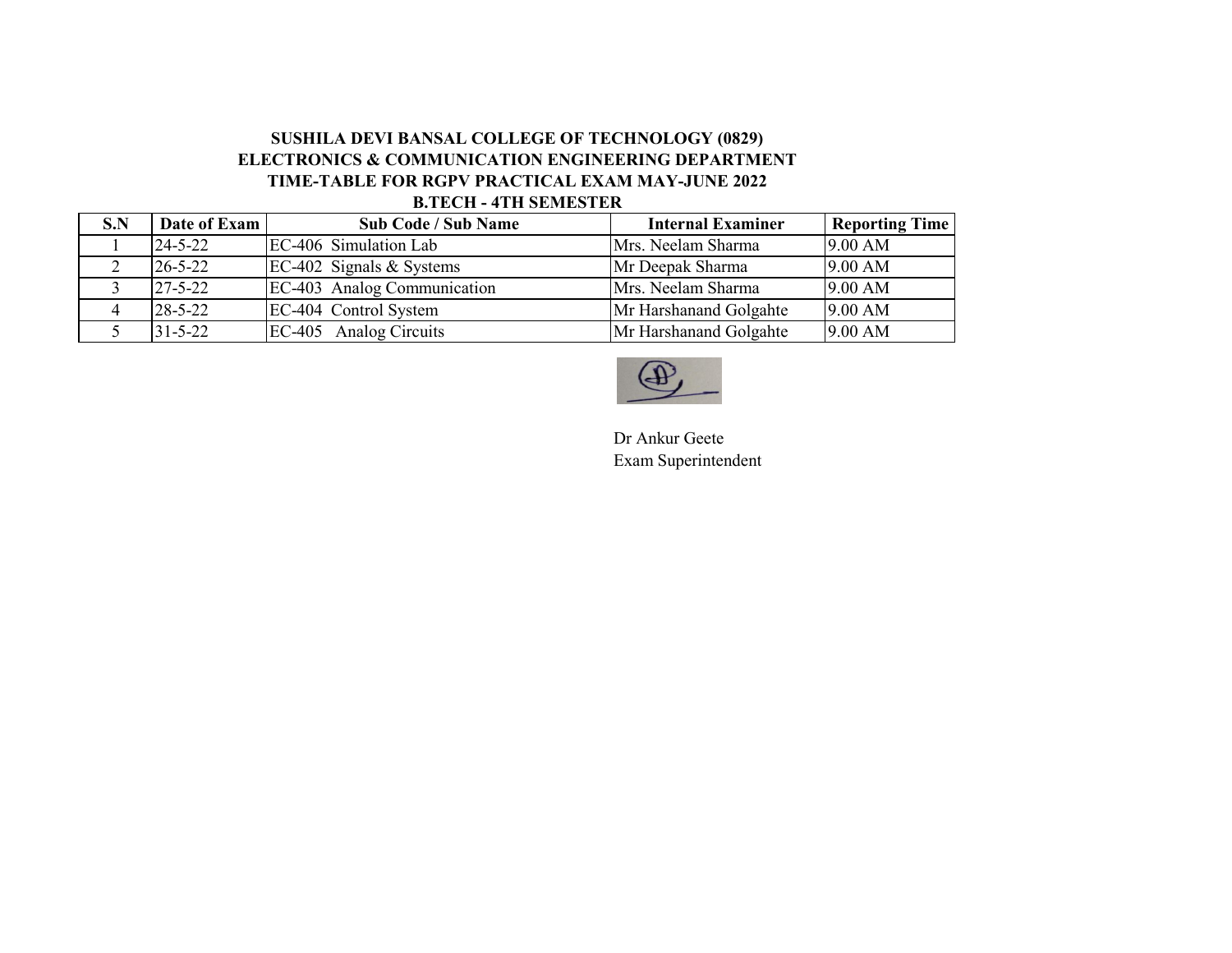## **SUSHILA DEVI BANSAL COLLEGE OF ENGINEERING (0834) CIVIL ENGINEERING DEPARTMENT TIME-TABLE FOR RGPV PRACTICAL EXAM MAY-JUNE 2022 B.TECH - 4TH SEMESTER**

| S.N | Date of Exam | <b>Sub Code / Sub Name</b>                  | <b>Internal Examiner</b>            | <b>Reporting Time</b> |
|-----|--------------|---------------------------------------------|-------------------------------------|-----------------------|
|     | 24.5.22      | CE-402 Construction Technology              | Mr. Indraject Singh Chouhan 9.00 AM |                       |
| ∠   | 26.5.22      | CE-403 Structural Analysis-I                | Mr. Kishor Patil                    | 9.00 AM               |
|     | 27.5.22      | CE-404 Transportation Engineering-I         | Mr. Abhishek Soni                   | 9.00 AM               |
|     | 28.5.22      | CE-405 Engineering Geology & Remote Sensing | Mr. Gourav Jain                     | 9.00 AM               |
|     | 31.5.22      | CE-406 Software Lab                         | Mr. Abhishek Soni                   | 9.00 AM               |

# **SUSHILA DEVI BANSAL COLLEGE OF ENGINEERING (0834) CIVIL ENGINEERING DEPARTMENT**

## **TIME-TABLE FOR RGPV PRACTICAL EXAM MAY-JUNE 2022**

#### **B.TECH - 3rd SEMESTER**

| S.N | Date of Exam | <b>Sub Code / Sub Name</b>                                                                                      | Internal Examiner | <b>Reporting Time</b> |
|-----|--------------|-----------------------------------------------------------------------------------------------------------------|-------------------|-----------------------|
|     | 1 24.5.22    | $\vert$ CE-306/ Study of Historical & Ancient Civil Engineering Practices  Mr. Indraject Singh Chouhan  9.00 AM |                   |                       |
|     | 2 2 6.5.22   | CE-305 / Strength of Material                                                                                   | Mr. Kishor Patil  | 9.00 AM               |

#### **SUSHILA DEVI BANSAL COLLEGE OF ENGINEERING (0834) MECHANICAL ENGINEERING DEPARTMENT TIME-TABLE FOR RGPV PRACTICAL EXAM MAY-JUNE 2022 B.TECH - 4TH SEMESTER**

| S.N | Date of Exam | <b>Sub Code / Sub Name</b>         | Internal Examiner            | <b>Reporting Time</b> |
|-----|--------------|------------------------------------|------------------------------|-----------------------|
|     | 24/5/2022    | $ME-402$ Instrumentation & Control | <b>IMr. Ravindra Rathore</b> | 9.00 AM               |
|     | 26/5/2022    | ME-403 Theory of Machines          | Mrs. Priyanka Malviya        | 9.00 AM               |
|     | 27/5/2022    | ME-406 Software Lab                | Mr. Jaideep Sharma           | 9.00 AM               |